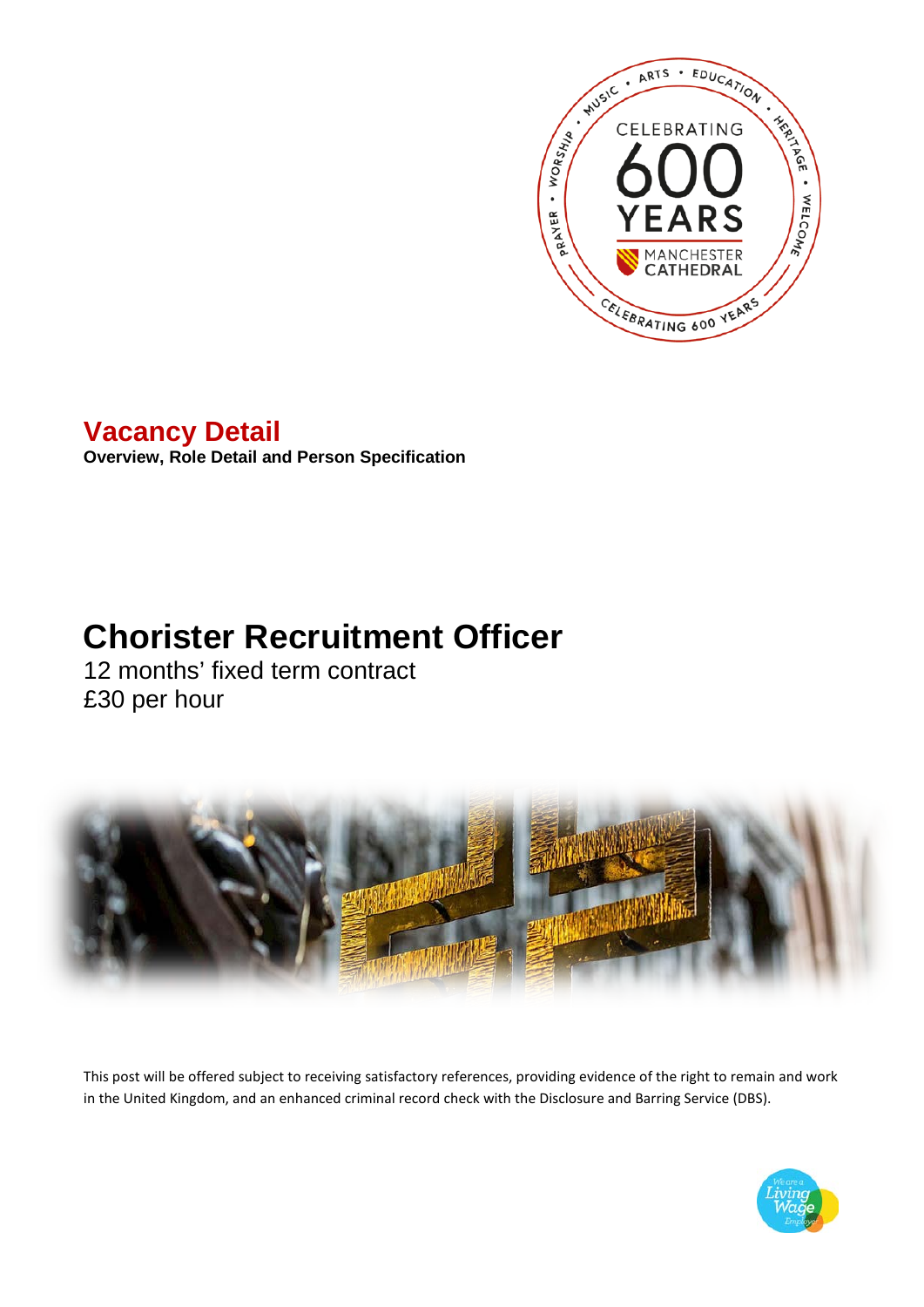## **Overview**

### **Preamble**

The Collegiate Church of Manchester was first founded in 1421 by Charter and Royal Licence from King Henry V. The College was dissolved by Act of Parliament in the reign of King Edward VI and was in the year 1553 refounded by Queen Mary; it was again dissolved in the reign of Queen Elizabeth who thereupon granted it another Charter. The existing Charter was granted by King Charles I with the object of continuing and restoring the old College and founding it anew and by that Charter the College, consisting of a Warden and four Fellows, all being priests, was incorporated by the name of the " Warden and Fellows of the College of Christ in Manchester founded by King Charles " with perpetual succession. The Charter also provides that there shall be "forever in the said College two Chaplains or Vicars, being Clerks, and four men, being either Clerks or laymen, and four boys skilled in music, to perform daily prayers and Divine service in the Chapel of the College."

The Ecclesiastical Commissioners Act 1840 enacted that the Warden and the Fellows should be styled respectively the Dean and the Canons.

By Order in Council dated the 10th day of August, 1847, it was ordered that the Collegiate Church of Manchester should be constituted and become and should forever thereafter be a Cathedral Church and the seat of a Bishop and should be invested with all the honours, dignities and privileges of a Cathedral Church or Episcopal seat and that the Dean and Canons of the said Cathedral Church should be the Dean and Chapter thereof.

The Dean and Residentiary Canons are seized of the Rectory of the ancient Parish of Manchester, and the Dean, as well as being Chairman of the Chapter, is the Rector of the Residuary Parish of Manchester. As such, the Dean still acts as Chairman of the meeting of parishioners and Annual Church Parochial Meeting which have continued to be held according to ancient usage for the Residuary Parish of Manchester, at which Church Wardens continue to be elected annually and at which all other things necessary to be done at a meeting of parishioners and Annual Parochial Church Meeting continue to be done.

The finances of the Cathedral Church are governed by the Parish of Manchester Division Act 1850 and the Parish of Manchester Revenues Measure 1933 and other legislation.

A new Constitution and Statutes were drawn up by a Transitional Council established in accordance with the Cathedrals Measure 1999 and came into effect at Pentecost, 2002. New measures to strengthen governance and operational frameworks for England's cathedrals received their final approval by General Synod in November 2020; the new Measure has since been referred to Parliament and received Royal Assent in April 2021.

#### **Vision**

Led by the Holy Spirit we seek to:

- **be a sign** of the presence of God in the world as sacred space for worship, prayer, hospitality and sanctuary;
- witness to the inclusive gospel of Jesus Christ in word and deed;
- **encourage** and support Christian pilgrimage, spiritual formation and Christian education;
- **be a place of excellence** in supporting the ministry of the bishop, the diocese and its parishes, together with other churches in the city;
- **celebrate our diversity** as a city and diocese; engage prophetically for justice, peace and reconciliation in God's world;
- **engage in critical theological reflection and action** in collaboration with other agencies and especially with the universities;
- **preserve and develop** our heritage;
- **celebrate human flourishing** through music and the arts.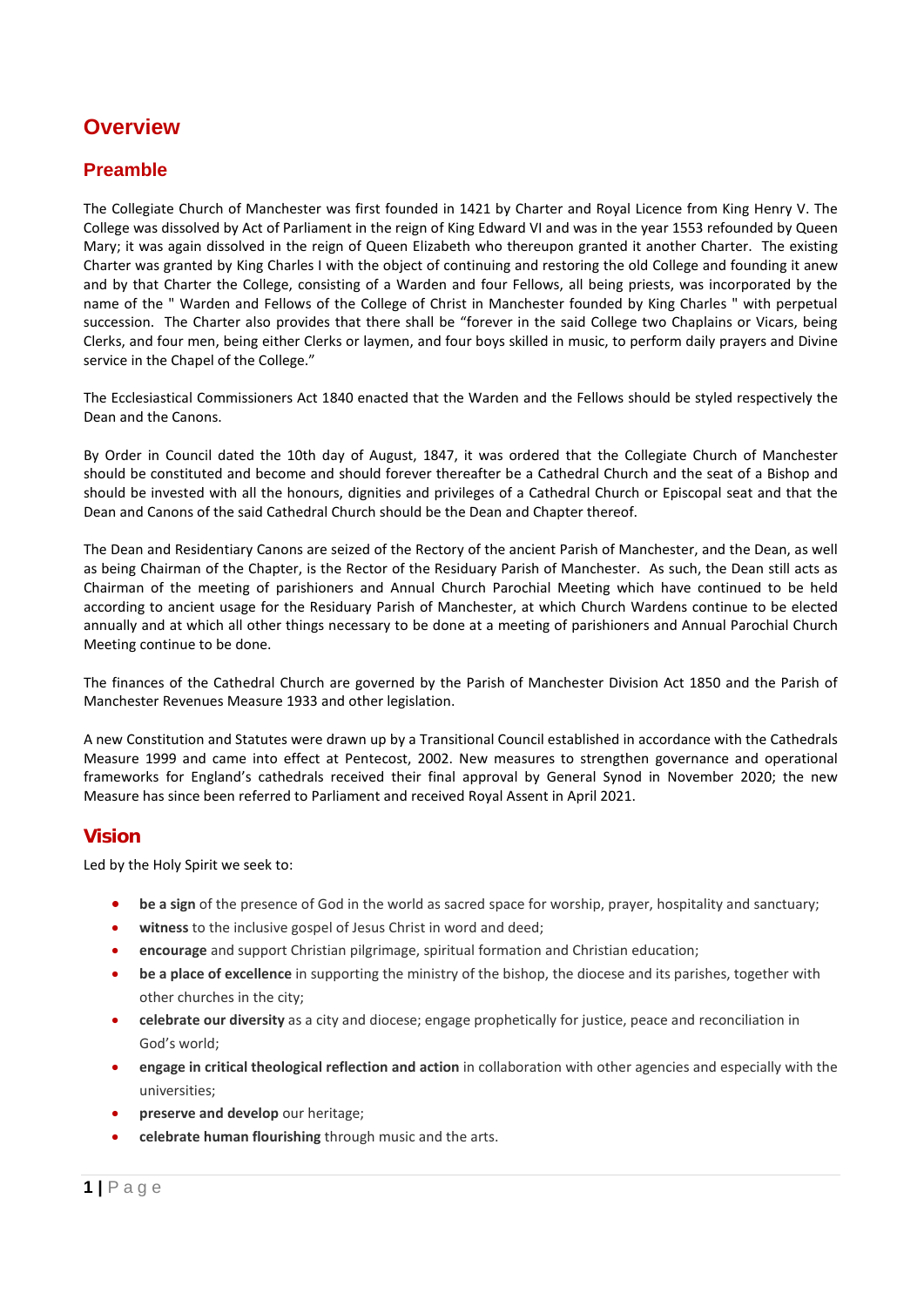## **Background**

The Cathedral is a praying community, founded as a Collegiate Church in 1421 and established as a Cathedral in 1847. Our spiritual life is sustained by the Daily Office and the celebration of the Holy Eucharist, and stands within the broad tradition within Anglicanism. Theologically we sit within the broad liberal tradition within the Church of England whilst at the same time being open to other traditions within the Church.

It is the seat of the Bishop of Manchester and plays its part in promoting the life and mission of the Diocese of Manchester, whose mother church it is. The Dean and Chapter ensure that the Cathedral plays its part in praying for and supporting the ministry of the bishop. The Cathedral Chapter aspires to excellence in liturgy and music, and asks visiting choirs and others responsible for planning or leading worship or other events here to share our aspiration. We are proud of our world class musicians and choir. Our choristers are recruited from the world renowned Chetham's School of Music next door to the Cathedral and form our statutory choir.

The Cathedral Chapter believes that the Gospel of Jesus Christ commits us to just and loving relationships and to offering generous hospitality irrespective of age, gender, sexual orientation, race, disability, religious conviction or social status. To this we seek to live as an inclusive community of faith seeking to offer generous hospitality to all people. We are committed to developing the Cathedral as a place of hospitality for Christians of all traditions, people of all faiths or none, and for our civic life.

The clergy team comprises the Dean and three Residentiary Canons (a Canon Missioner, Canon Precentor and the Archdeacon). There is also a retired Cathedral Chaplain who helps to lead worship and provide priestly ministry to the community; there are also a group of Honorary Day Chaplains, mostly retired, who assist with pastoral care in the Cathedral during the daytime.

The Chapter recognises that at the heart of the life of the Cathedral are the Eucharist and the Opus Dei. We are committed to modern, inclusive, imaginative and accessible worship; as cathedral for the Diocese, the worship offered on diocesan occasions seeks to be non-partisan, excellent and engaging.

Music is central to the worshipping life of Manchester Cathedral, which encourages the highest possible standards and creative imaginations in the musicians it employs. The Cathedral Choir consists of a mixed top line of boys and girls who attend the internationally renowned Chetham's School of Music, next to the Cathedral, from the age of eight until thirteen; the Lay-Clerks are all professional singers in and around Manchester and the Cathedral Voluntary Choir is a mixed adult choir that rehearses weekly in readiness of Sunday evensong.

#### **Development Project**

The Manchester Cathedral Development Project, launched in 2010 by the Bishop of Manchester, supports the mission of the Cathedral by the sustainable repair and renewal of its fabric and facilities for the 21st century. Almost £12 million was raised in the succeeding decade. A second phase of the project has been designed and tested over the past five years. The priorities of the second phase are as follows:

- To realise the West End development, including improved visibility for the Cathedral, level access at the West Door, and toilet provision, making connections with Cathedral Square and the Glade of Light memorial garden, in collaboration with Manchester City Council;
- The opening of the Tower for tours, as a new source of income, digitally and in person;
- The relocation of the Sacristy to the Champneys south east wing;
- The creation of improved facilities for learning and heritage interpretation;
- The provision of income-generating commercial accommodation, based on the Bishop Wickham Library and related infrastructure, and on the events marquee; and,
- The improvement of working conditions for staff and volunteers of the Cathedral.

The output from the project will benefit the entire community, including worshipping congregations and visitors, those in need or distress, and those involved in music, learning and heritage interpretation.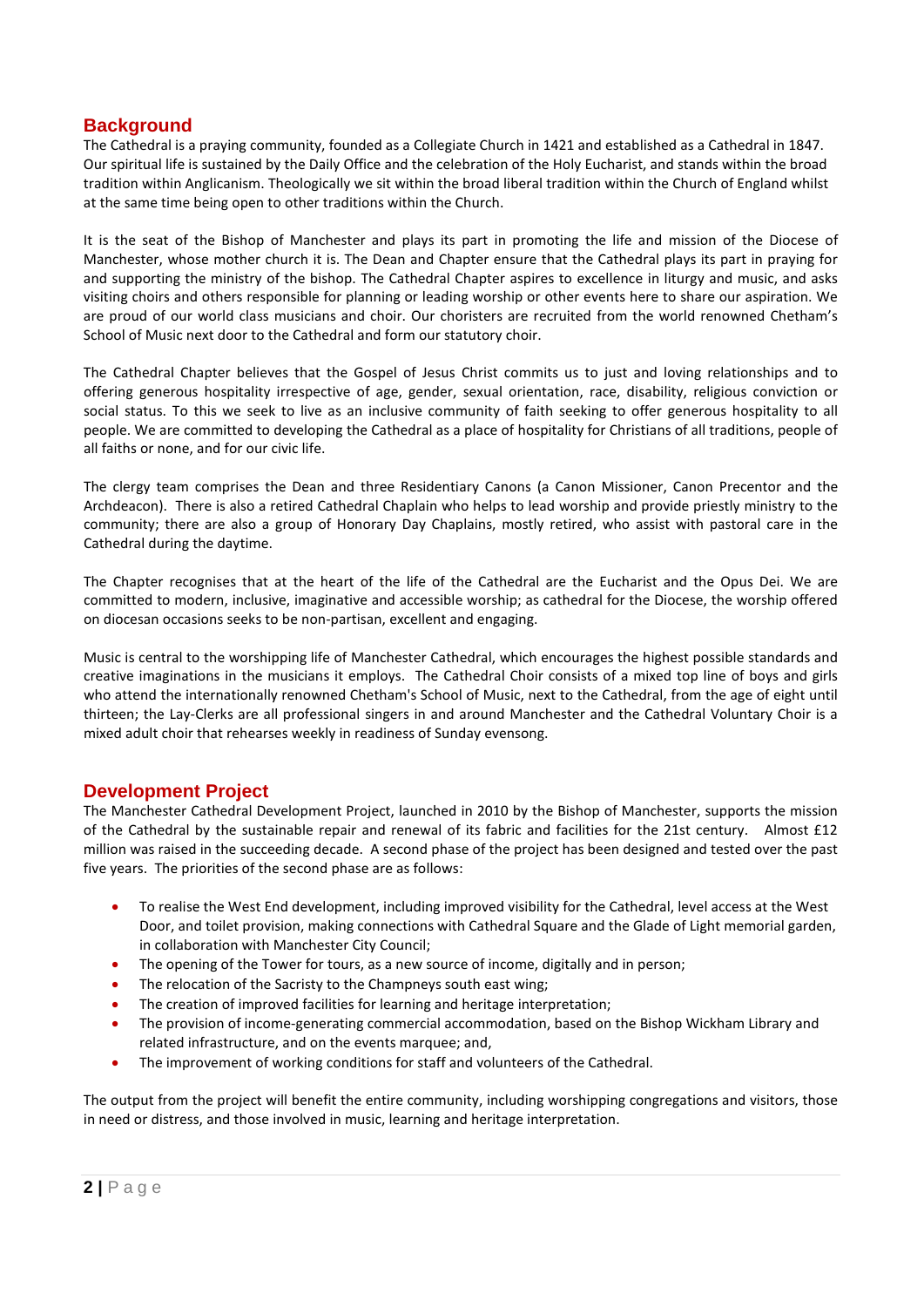## **Role Purpose**

Reporting to the Organist & Master of the Choristers but also under the direct leadership of the Dean, the Cathedral Chorister Recruitment Officer will support the Dean and Chapter's ministry and mission by delivering a vigorous recruitment programme that sits alongside the work of the Cathedral Choir and musicians of Manchester Cathedral. The role will be responsible for creating widespread awareness of the Cathedral chorister scheme across the region with the overall aim of generating a healthy number of chorister applicants that go on to join the Cathedral Choir.

The role will be pivotal in reimagining the chorister brand and its positioning in the Music and Dance Schools Scheme, by working collaboratively with colleagues from the Cathedral Music Department and from Chetham's School of Music to deliver a new musical outreach programme across the region by acting as a musical animateur. The role holder will be expected to work closely with the Music Department in taking responsibility for the establishment of a new children's choir in the Cathedral (for those aged 6 to 11 years) and possibly setting up singing groups within schools.

The successful candidate for this new and exciting role will be experienced in recruitment amongst young people (with specialist skills in vocal and choral training). They will be able to demonstrate exemplary team working skills and have the capacity to work flexibly and effectively. They will be expected to demonstrate strong interpersonal skills and have well-developed personal management skills; they will also be creative, energetic, open and collaborative with an astute ability to inspire and nurture the musical potential in young people. They will be fully conversant with and sympathetic to the choral tradition of the Church of England.

## **Responsibilities**

- To help secure the future of the statutory choir by attracting a diverse range of chorister applicants that go on to join the Cathedral Choir;
- To act as Director of the Children's Choir on behalf of the Sub-Organist and lead 10 choir sessions per term, teaching music that will be both challenging and enjoyable; the repertoire must be chosen in consultation with the Sub-Organist;
- The Children's Choir will perform a concert near the end of each term and would be expected to sing at the occasional Cathedral service in consultation with the Organist and Master of the Choristers;
- To develop a link between the Children's Choir and the Cathedral Choristers in collaboration with the Organist and Master of the Choristers;
- To advise and assist the Sub-Organist with delivery of three BACFAD events per term some will retain the present format but some should be more targeted by inviting specifically identified junior school choirs to come and sing at the Cathedral;
- To help present a vibrant, dynamic approach to cathedral choristerships and make them modern and appealing to children and their parents;
- **To distribute the Cathedral's new chorister recruitment DVD to help explain why a choristership at** Manchester Cathedral will be fulfilling;
- To harness the positive human interest required in order to inspire and nurture musical potential in young people and encourage them to participate;
- To participate in a planned programme of development in order to maintain growth in professional skills and knowledge;
- To bring to the attention of the Cathedral Administrator any matters relating to the health and safety of staff, clergy, volunteers and visitors;
- To engage with the Cathedral's commitment to deliver value for money services that optimise the use of resources by maintaining a cost conscious approach when undertaking all duties and aspects of the role;
- To perform any other duties appropriate to the role as may be required by the Dean.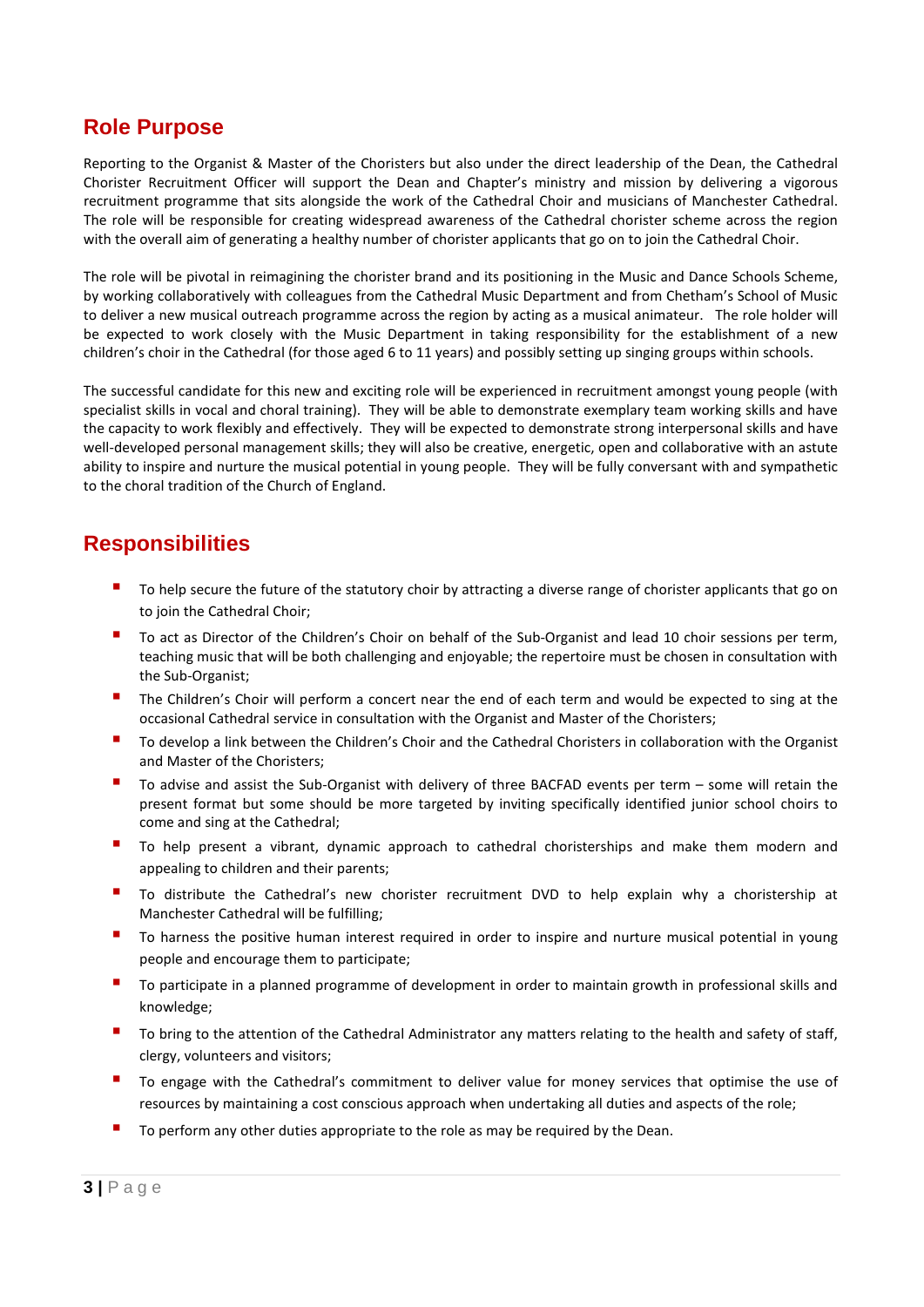## **Person Specification**

## **Qualifications**

| The successful candidate should have:                  | <b>Essential/</b><br><b>Desirable</b> | Tested by*<br>A, I, P, T |
|--------------------------------------------------------|---------------------------------------|--------------------------|
| A qualification in Music or equivalent experience;     | Essential                             | А,                       |
| A performance qualification or teaching qualification; | Desirable                             | A                        |
| Full UK driving licence.                               | Desirable                             |                          |

## **Background & Experience**

|   | The successful candidate should have:                                                                                                  | <b>Essential/</b><br><b>Desirable</b> | Tested by*<br>A, I, P, T |
|---|----------------------------------------------------------------------------------------------------------------------------------------|---------------------------------------|--------------------------|
| 4 | Demonstrable experience of recruitment amongst young people;                                                                           | Essential                             | A, I                     |
|   | Proven success in working with and relating to young singers;                                                                          | Essential                             | A, I, T                  |
| 6 | Previous experience of providing musical accompaniment for, or conducting, children;                                                   | Essential                             | A, I, T                  |
|   | Experience of working in a culture of safeguarding and child protection;                                                               | Essential                             | A, I                     |
| 8 | An understanding of the Church's liturgical calendar and the musical traditions of prayer<br>and worship that underpin cathedral life. | Desirable                             | A, I                     |

#### **Knowledge**

|    | The successful candidate should have demonstrable knowledge of:                                                                            | <b>Essential/</b><br><b>Desirable</b> | Tested by*<br>A, I, P, T |
|----|--------------------------------------------------------------------------------------------------------------------------------------------|---------------------------------------|--------------------------|
| 9  | The current trends in choral music provision and the nuances of a specialist education<br>(whether for young singers or instrumentalists); | Essential                             | A, I                     |
| 10 | Sibelius (or a similar score-writing software package);                                                                                    | Essential                             | A, I, T                  |
| 11 | Microsoft Office and Adobe Photoshop or similar design packages;                                                                           | Essential                             | A, I, T                  |
| 12 | The Music and Dance Schools Scheme.                                                                                                        | Desirable                             | А,                       |

## **Skills & Competencies**

|    | The successful candidate should demonstrate:                                                                                                                                                                                         | <b>Essential/</b><br><b>Desirable</b> | Tested by*<br>A, I, P, T |
|----|--------------------------------------------------------------------------------------------------------------------------------------------------------------------------------------------------------------------------------------|---------------------------------------|--------------------------|
| 13 | The ability to read and understand a musical score with the ambition and energy to<br>achieve the highest possible standards of performance;                                                                                         | Essential                             | A, I, T                  |
| 14 | A proven ability in recent choral work with children and able to inspire and nurture<br>musical potential in young people;                                                                                                           | Essential                             | A, I, T                  |
| 15 | Administrative and leadership skills, self-motivation, the ability to work to deadlines and<br>be unafraid of being accountable;                                                                                                     | Essential                             | A, I, T                  |
| 16 | The confidence and the interpersonal skills required to develop initiatives and foster<br>partnerships with schools, educational institutions and other external delivery partners<br>for the purposes of recruitment of choristers. | Essential                             | A, I                     |

#### **\* A = Application form, I = Interview, P = Presentation, T = Test or Audition**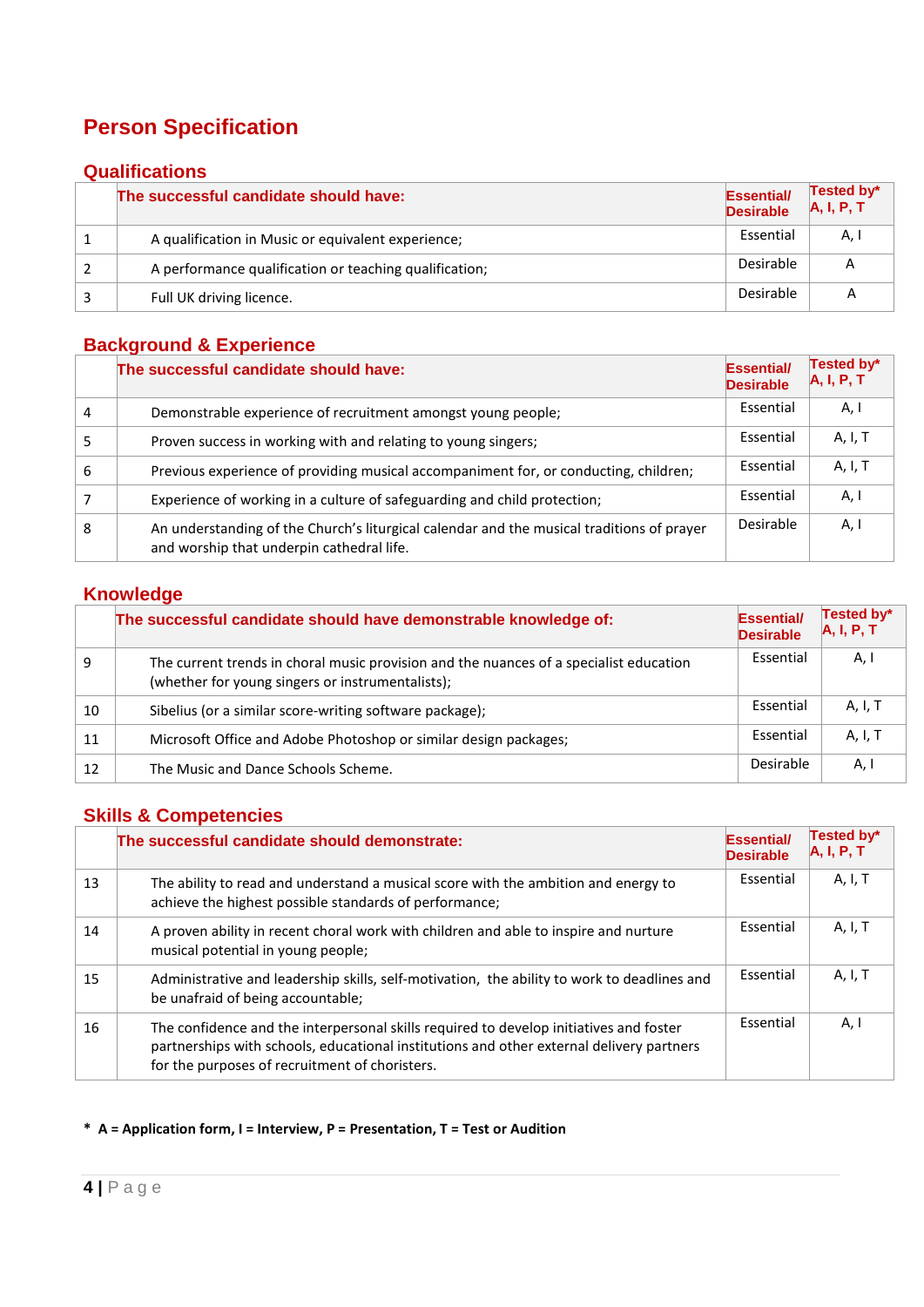## **Additional Notes**

- This post will be offered subject to receiving satisfactory references, providing evidence of the right to remain and work in the United Kingdom.
- The post will be for a fixed term period of twelve months (renewable subject to funding):
	- o Overall operational responsibility for the Manchester Cathedral Choir and recruitment of choristers sits with the Organist and Master of Choristers at all times;
	- o Overall operational responsibility for the Children's Choir sits with the Sub-Organist at all times;
	- o Approximately 1.5 hours per week x 10 sessions per term for the Children's Choir at £30 per hour;
	- o Possibility of 3 x BACFAD sessions per term at 4.5 hours per session at £30 per hour;
	- o Salaries are paid on a monthly basis on submission of timesheet.
- A full UK driving licence would be desirable with this role as it may involve commuting between local infant and primary schools and local churches to build interest and encourage excellence in the choral traditions – expenses incurred in undertaking the duties of this role will be refundable on receipt.
- Reasonable expenses incurred to attend interview will be refunded on receipt.
- Manchester Cathedral is committed to respecting your privacy and protecting your personal information. We will only use the personal information you provide during the application process to assess your suitability to work with us. You can review our Privacy Notice for Applicants online from the outset of the application process, which clearly outlines how your personal data is used and your legal rights regarding its use.
- **This role involves regulated activity and you will be responsible for the direct supervision of children – as such you will be required to complete a criminal record self-declaration as part of the application process and, if successful at interview, it will then be necessary for us to undertake an enhanced check of your criminal record history with the Disclosure and Barring Service (DBS).**